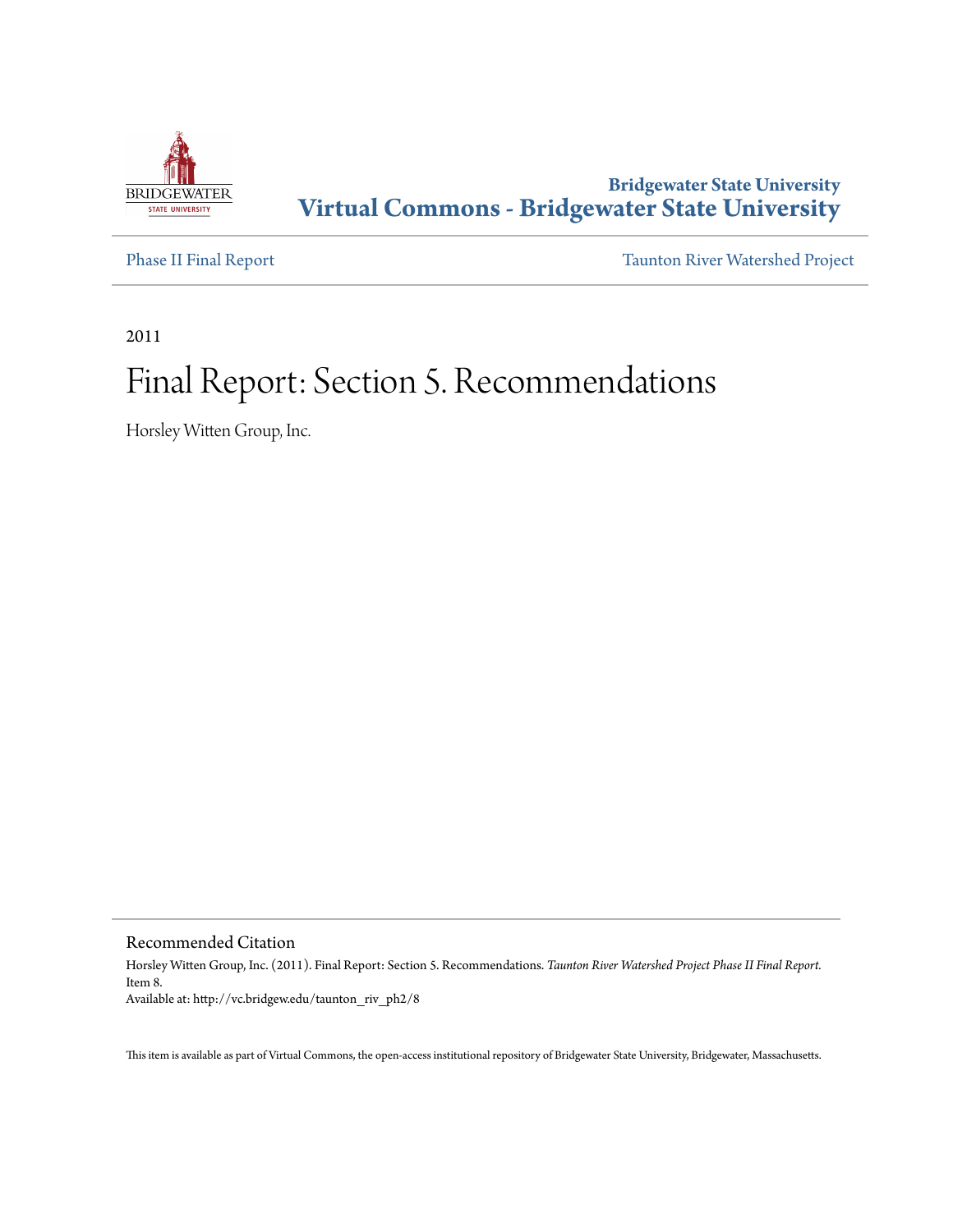## **SECTION 5**

#### **RECOMMENDATIONS**

### **1.0 RECOMMENDATIONS FOR NEXT STEPS**

Based upon the results of the Phase I water budget and ecological analyses, the Phase II engineering demonstration and code reform projects, and numerous public hearings and workshops over the past three years, HW has developed the following recommendations for the next steps in the Taunton River Watershed. These recommendations are designed to apply what we have learned to date broadly throughout the watershed, scaling up the targeted work performed under Phase II to apply to the watershed as a whole. It is also intended to address the public comments that we heard and to be responsive to both today's economic realities and tomorrow's changing climate.

This document does not define who is specifically responsible for undertaking and implementing these recommendations to be included in Phase III of the watershed management effort, and this is for good reason. Future management efforts in the Taunton River Watershed will require participation, initiative and collaboration from a broad spectrum of watershed stakeholders. These recommendations could be championed and funded by any number of interested parties, including local citizens within strong advocacy networks, students and institutions of higher education, local municipalities, non-profit organizations, or state or federal agencies.

#### **1.1 Education/Training**

Objective:Educate local officials on watershed science and management techniques to significantly reduce the impact of land development projects and to optimize opportunities for restoration. The cumulative effect of thousands of permit decisions by planning boards, boards of appeals, boards of health and conservation commissions within the 43 member communities have a significant effect on water quality, hydrology, and ecological values within the watershed. This work should be coordinated with local watershed and environmental institutions, such as Massachusetts Audubon Society, TNC, the Massachusetts Association of Conservation Commissions, the Manomet Center for Conservation Sciences, the Taunton Watershed Alliance, and the Massachusetts Rivers Alliance, as well as possibly the Massachusetts Municipal Association, the regional planning agencies, or other municipal staff networks.

#### Strategies:

Develop targeted training programs for local decision-makers (boards, commissions) through a formal certification process or a voluntary training program. Workshops can include watershed science, smart growth, LID, stormwater management, and wastewater management.

Tools:

Utilize the Massachusetts Smart Growth and Smart Energy Toolkit and potentially model after the Rhode Island LID Certification Program.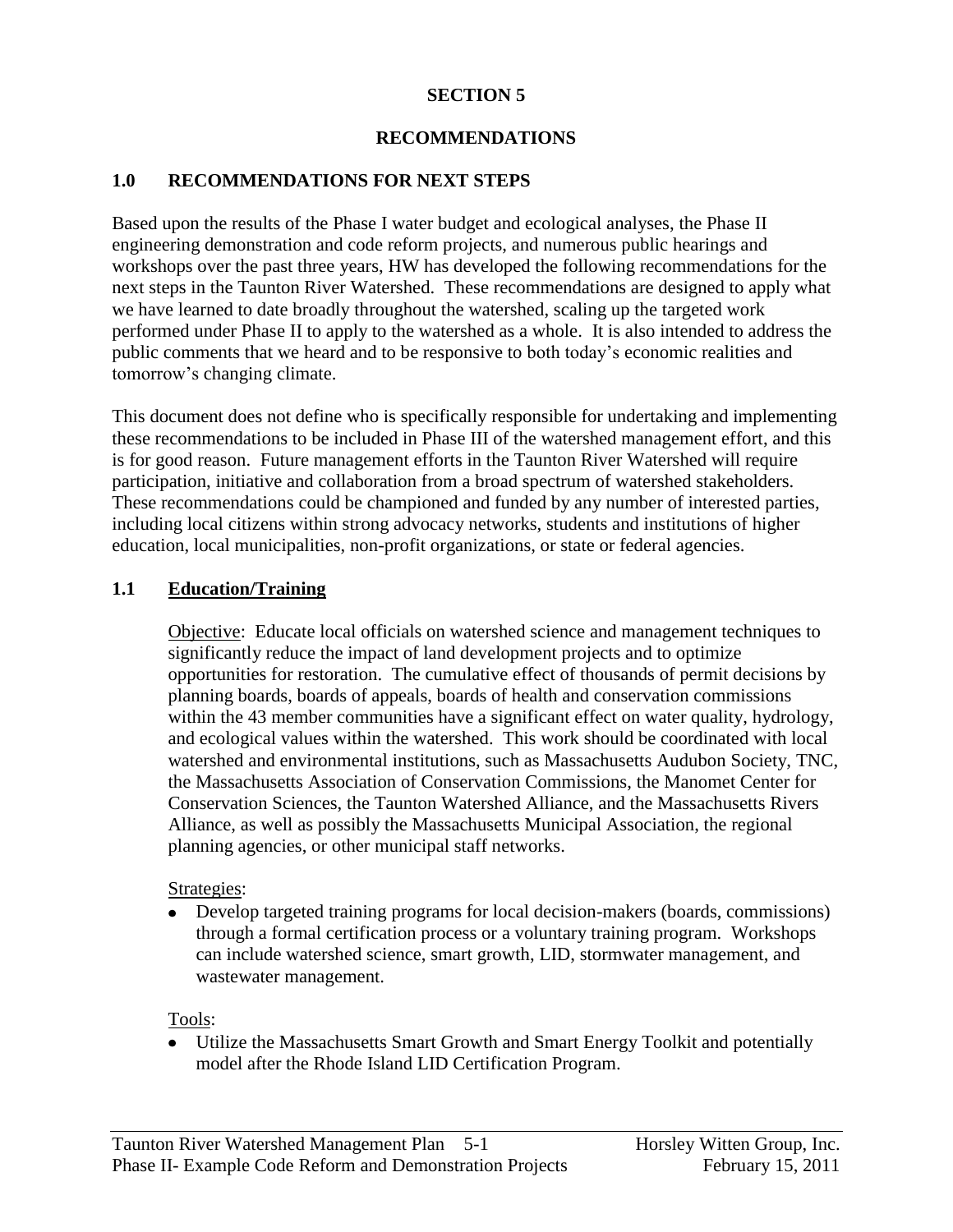# **1.2 Local Regulatory Code Reform**

Objective: Develop regulatory revisions at the local level to encourage or require sustainable development.

Strategies:

- Develop toolkit with guidance and model codes to encourage more compact mixeduse development using LID, Transfer of Development Rights (TDR), and other smart growth techniques with specific adaptation to the Taunton River Watershed.
- Perform individual municipal audits of existing land use codes and recommend amendments.
- Provide assistance in adopting and implementing code reform changes.

Tools:

• Massachusetts Smart Growth & Smart Energy Toolkit.

# **1.3 Balance Water Locally**

Develop strategies to preserve a water balance in those subwatersheds currently in equilibrium, and to restore a water balance in those subwatersheds with deficits and surpluses.

Strategies:

Expand and apply the Phase I Water Balance model to develop and assess strategies to restore natural flow regimes/water budgets. This could include a planning level quantitative assessment of a broad range of restoration projects and integrated water management initiatives involving water supply, wastewater, stormwater, and land use initiatives.

Tools:

• Phase I Water Balance Model.

# **1.4 Coordination with Narragansett Bay Management Plan Update**

Objective: Develop integrated strategies for the management of the Taunton River Watershed that would also benefit the downstream estuarine waters of Narragansett Bay. This will include strategies to reduce nutrient loading that results in eutrophication.

Strategies:

- Conduct nitrogen-loading assessment of the Taunton River Watershed and determine the major sources and locations (subwatersheds) of nitrogen loadings. The nitrogen loading assessment could be conducted as an amended GIS component of the existing Phase I water balance model.
- Identify management alternatives to reduce nitrogen loading. These could include wastewater and/or stormwater management strategies and a possible incentive-based nitrogen trading process.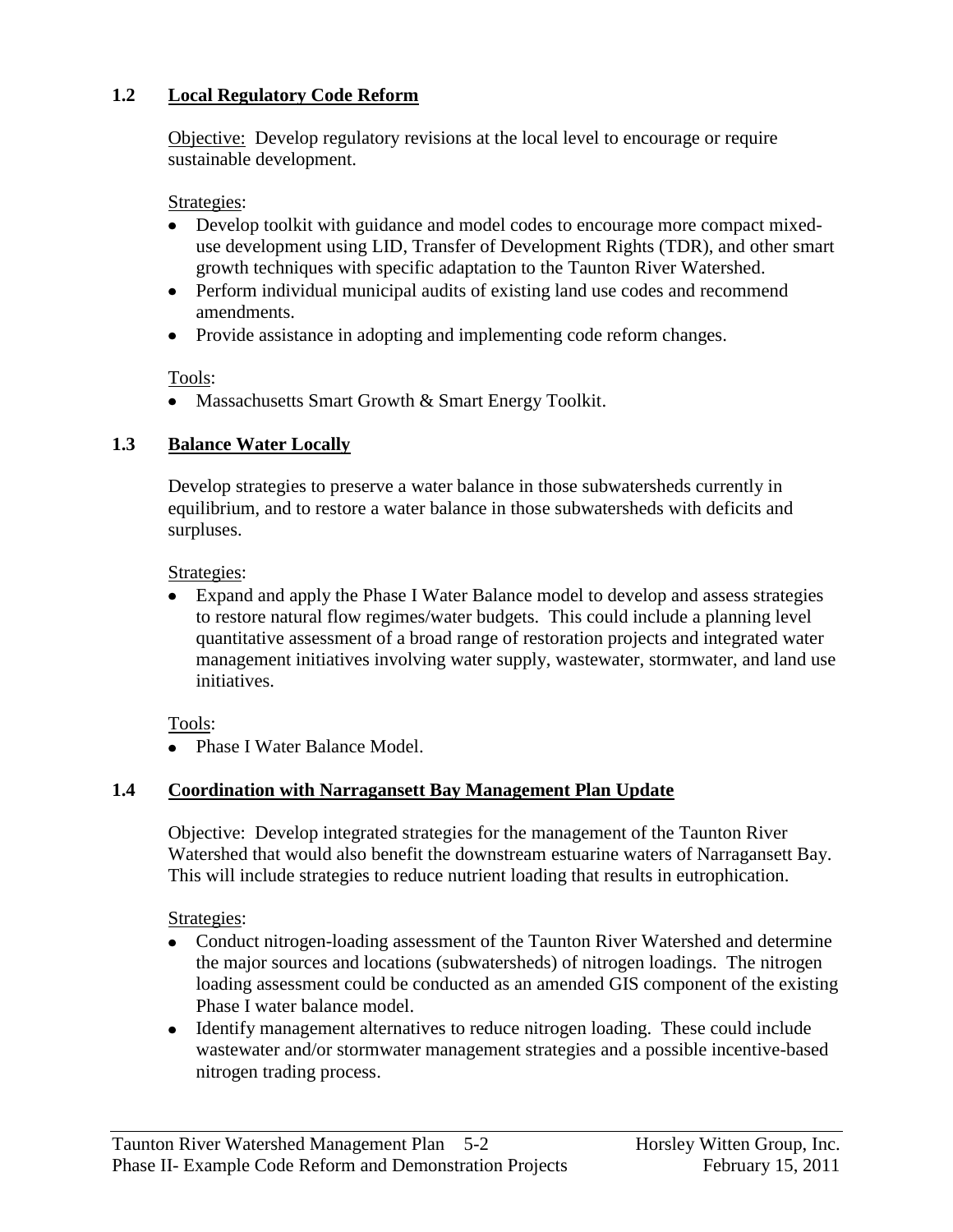Tools:

- Phase I Water Balance Model.
- Nitrogen Loading or Models (such as the MA DEP NO3 Model and the Cape Cod Commission Nitrogen Loading Model).

# **1.5 Economic Development**

Objective: Develop economic incentives to encourage progressive watershed management and restoration. Economic development can be achieved through both private and public sector initiatives. In the private sector, develop economic incentives to preserve and restore flow, water quality, and habitat values in the Taunton River Watershed. This could include density bonuses to developers who achieve stringent smart growth and LID standards in exchange for providing "neighborhood solutions" for wastewater, stormwater, and water supply infrastructure. For example, a new shopping mall project could provide wastewater treatment for surrounding residential properties that are currently using marginal Title 5 systems. This wastewater treatment could be provided at a significantly reduced cost as a result of the economy of scale in providing neighborhood wastewater solutions to a broader range on participants.

Public initiatives include a broad range of infrastructure projects such as road repairs, public transit enhancement, bridge repairs, parking solutions and dam safety evaluations for repair or removal as well as wastewater and stormwater remediation projects that can provide both jobs and restoration opportunities. These projects need to be fully coordinated and integrated to maximize and optimize the benefits associated with these public investments. The "Complete Streets" program provides a model that is being implemented in many urban locations throughout the nation including Boston, whereby a full range of transportation-related and stormwater remediation benefits are simultaneously planned (see www.bostoncompletestreets.org). The affordability of these projects is largely related to timing relative to other infrastructure projects and the possibility of cost sharing with such projects. For example, when a road resurfacing project or bridge repair is planned, stormwater remediation improvements could be constructed at a substantially reduced cost. A stormwater and wastewater infrastructure contingency plan should be developed to identify needs and preliminary solutions such that when a development project is proposed, adjacent needs are addressed in a coordinated and cost-shared manner.

## Strategies:

- Develop density bonus incentives to provide more compact, mixed-use developments and off-site mitigation including preserved open space as zoning code amendments.
- Interview prospective developers to evaluate possible demonstration projects.
- Compile a prospective infrastructure project list and evaluate opportunities for coordination.

Tools:

• Complete Streets Program as a model.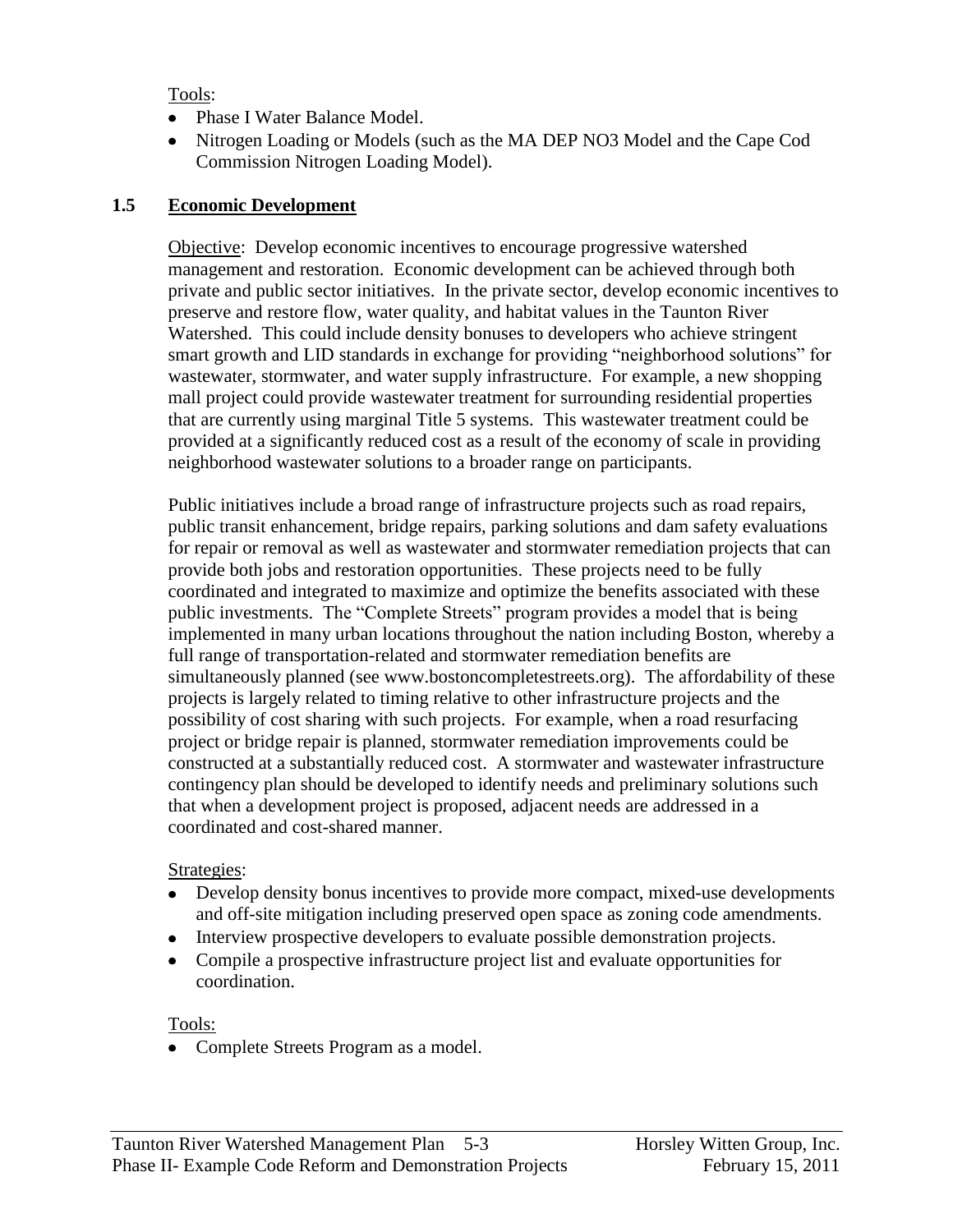# **1.6 Documentation of Phase II Demonstration Projects**

Objective: Develop a monitoring strategy to measure and document the success of the Phase II engineering demonstration projects. This could include influent and effluent water quantity and quality measurements and observations at individual demonstration sites to verify pollutant removal and runoff volume reduction at the individual site scale. This data can then be used to predict possible future outcomes that could be achieved through the broader adoption of similar restoration projects throughout the watershed.

### Strategies:

- Develop proposed monitoring plans for each of the Phase II demonstration projects.
- Install wells, pressure transducers, and water quality auto samplers.

## Tools:

Coordinate monitoring with Bridgewater State University.

# **1.7 Water Sustainability Pilot Project**

Objective: Develop a pilot project to test sustainable water management strategies that are currently being developed as part of the MA Executive Office of Energy and Environmental Affairs Sustainable Water Management Advisory Committee. Possible strategies include an incentive-based "blue communities program", similar to the "green communities" (energy) program and the application of new stream flow criteria and safe yield goals.

## Strategies:

- Develop a pilot project strategy utilizing the proceedings and preliminary recommendations of the Massachusetts Sustainable Water Management Advisory Committee.
- Meet with water suppliers, wastewater treatment managers and other town officials to discuss the pilot project and to identify interested participants.

## Tools:

Draft recommendations developed by the Massachusetts Sustainable Water Management Advisory Committee.

# **1.8 Climate Change**

Objective: Develop climate change adaptation strategies to address sea level rise, associated groundwater elevation changes, migrating wetlands, wastewater compliance, and stormwater management design standards (associated with new design storms).

## Strategies:

- Determine new design storms for a range of climate change projections.
- Develop a hydrologic model (component added to Phase I Water Balance Model) that simulates groundwater (water table) rises associated with sea level rise.
- Evaluate the impacts of groundwater rises associated with wastewater infrastructure.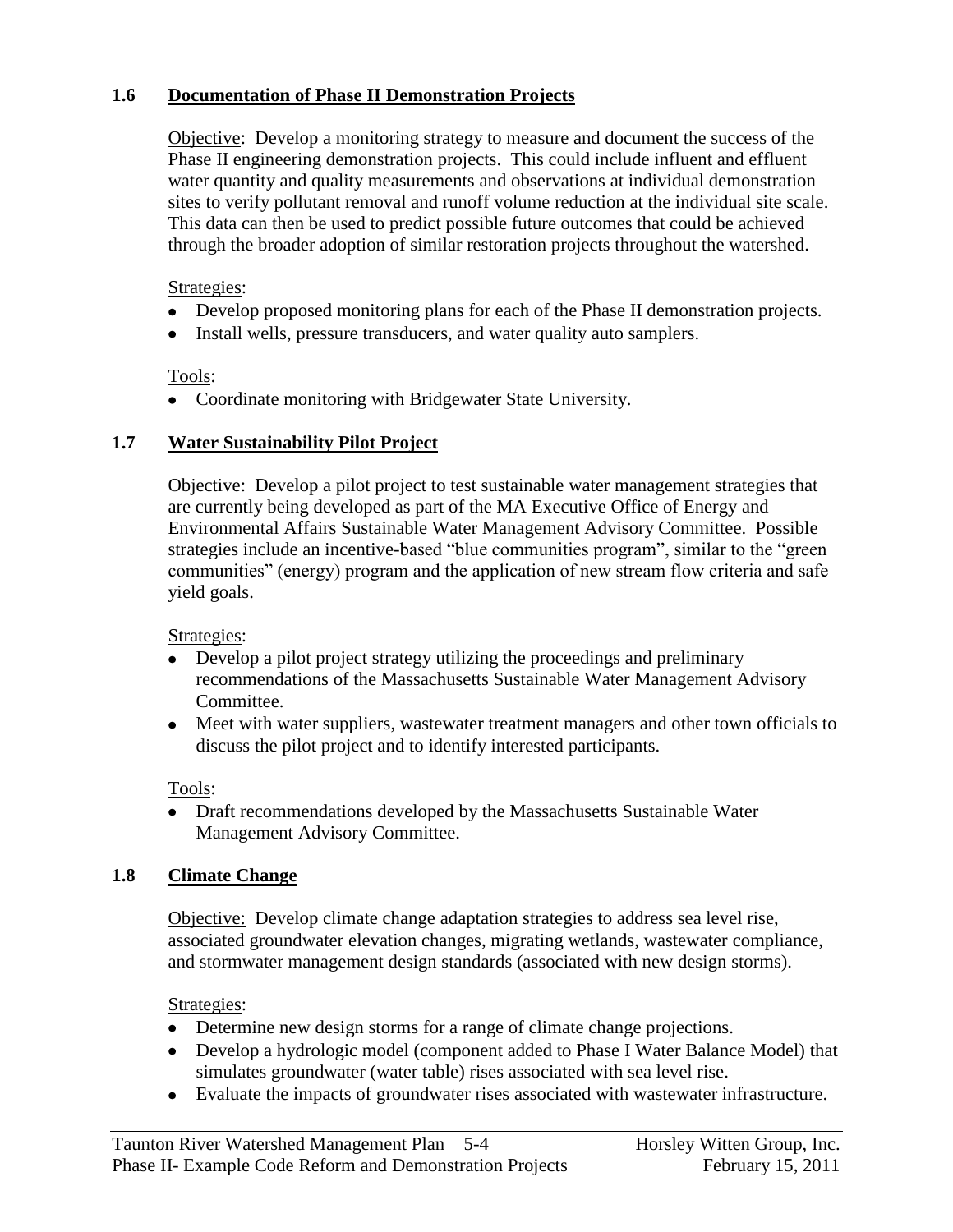- Map potential wetland migration areas associated with projected sea level rise.
- Monitor wetland migration in flat coastal areas.
- Develop adaptation strategies.

# Tools:

- Cornell University precipitation data and IPCC climate change projections.
- Utilize USGS water levels from several monitoring wells to track groundwater changes in coastal areas.
- Add additional monitoring wells in coastal areas as needed.

# **1.9 Habitat Protection and Restoration**

Objective: Increase the targeted conservation and restoration of important and unique habitats in the Taunton River Watershed, many of which are sensitive to minor changes in the watershed's groundwater levels, base flow and flow regime.

Strategies:

- Collaborate with TNC and the Massachusetts Audubon Society's Shaping the Future of Your Community outreach program, as well as other local conservation organizations to provide outreach to citizens throughout the watershed.
- Review local codes to evaluate and provide recommendations for improving the protection of riverfront areas and wetland buffers.
- Develop a watershed-wide plan to evaluate flow impediments, including dams and culverts, and identify dam removal and culvert replacement opportunities. Educate dam owners and abutters about the dam removal feasibility study process.

Tools:

- TNC's Priority Habitat Area maps.
- MassAudubon's Shaping the Future of Your Community outreach program.

# **2.0 INFORMATIONAL TOOLS TO SUPPORT THE IMPLEMENTATION OF RECOMMENDATIONS**

In order to apply the methods above, there are additional informational tools that we recommend should be developed. These are:

# 1. Economic Analysis:

A set of actual local economic cost data and information about the economic costs and benefits of choosing between various development patterns and their effects on availability of healthy water resources for humans and wildlife (centralized versus decentralized wastewater, LID stormwater design versus more conventional closed drainage systems, wastewater reuse options, climate change adaptation, and water efficiency). The evaluated costs and benefits would include direct construction, maintenance, and economic development costs, and would be evaluated under